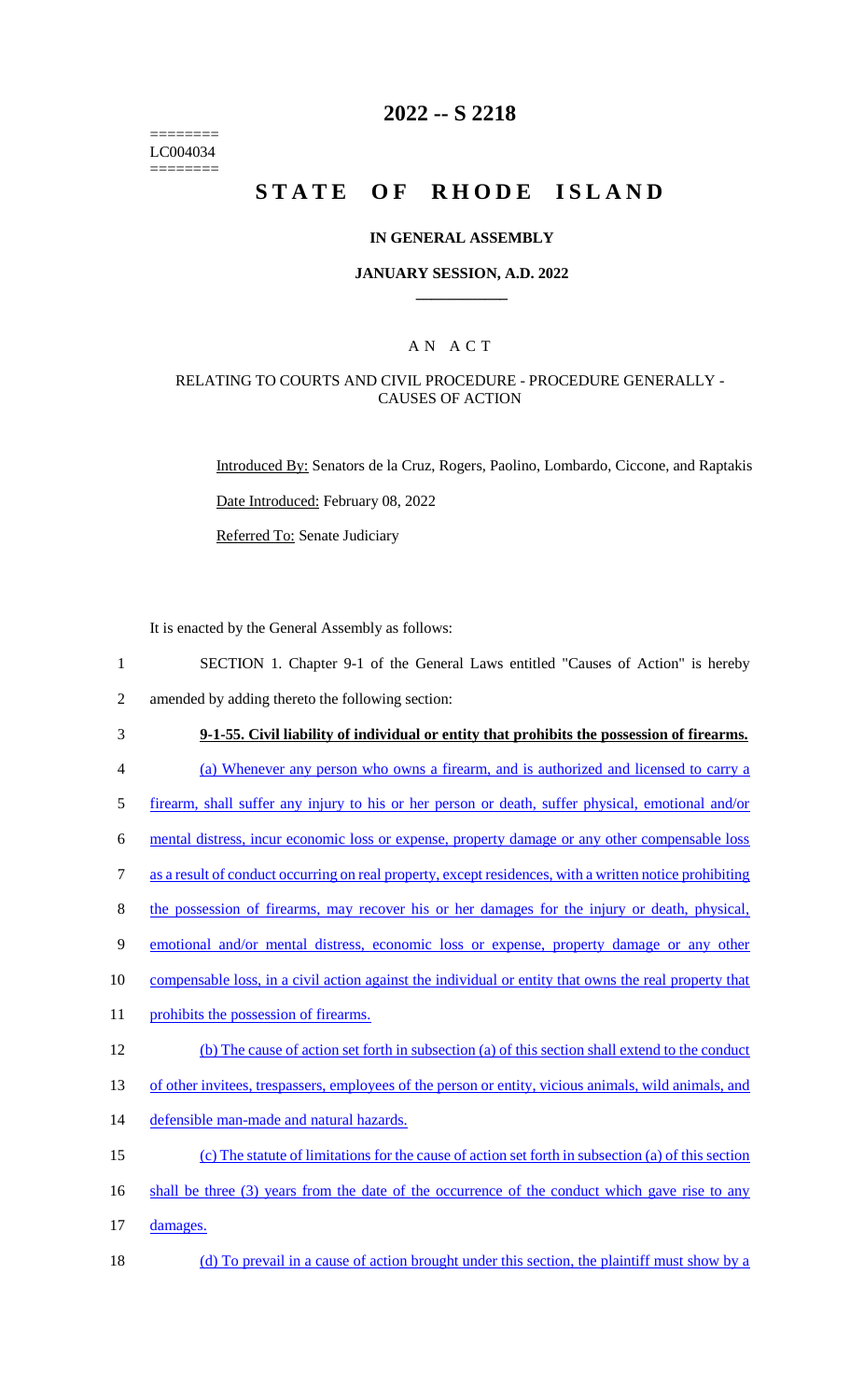- 1 preponderance of the evidence that:
- 2 (1) The plaintiff owned a firearm, was authorized and licensed to carry a firearm or was
- 3 not prohibited from carrying a firearm at the time of the incident giving rise to the action;
- 4 (2) The plaintiff did not carry the firearm on the property where the incident occurred
- 5 because of the written notice prohibiting the possession of firearms;
- 6 (3) The injury, death, physical, emotional and/or mental distress, economic loss or expense,
- 7 property damage or other compensable loss was caused as a result of the conduct that occurred on
- 8 the real property and could have been avoided if the plaintiff was authorized to carry his or her
- 9 firearm onto the real property; and
- 10 (4) The person or entity exercising control over the real property was not required by state
- 11 or federal law to post the notice prohibiting the possession of firearms, but posted the notice by
- 12 choice of that individual or entity.
- 13 SECTION 2. This act shall take effect upon passage.

LC004034 ========

========